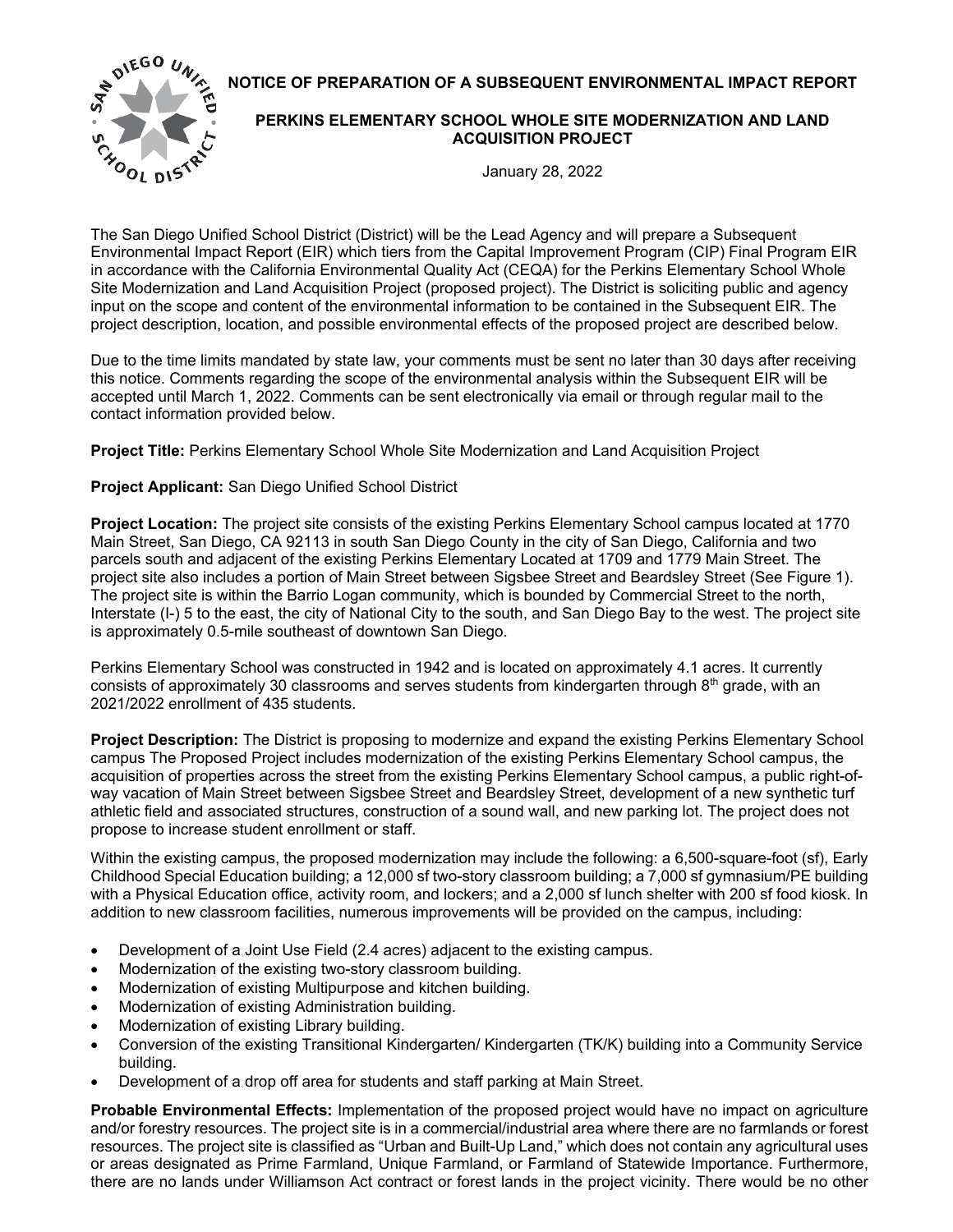changes in the existing environment, which, due to their location and nature, would result in the conversion of Farmland to non-agricultural use or conversion of forest land to non-forest use with implementation of the proposed project. Therefore, no impact would occur.

According to the Conservation Element of the City of San Diego's General Plan (City of San Diego 2008), the project site is mapped within the Mineral Resource Zone (MRZ) 3 classification. The MRZ-3 classification identifies areas that contain known mineral deposits that may qualify as mineral resources; however, the significance of these mineral resources cannot be evaluated from available data. Further exploration in these areas could result in the reclassification of specific localities to the MRZ-2 category (i.e., areas that are underlain by mineral deposits where geologic data show that significant measured or indicated resources are present). However, the project site is in a commercial/industrial area; no mineral extraction or other mining operations occur within the project site or surrounding area. The proposed project would not result in the loss of availability of known mineral resource that would be of value to the region and the residents of the state. Therefore, there would be no impact on mineral resources, and no further analysis is warranted in the EIR.

The District has concluded the proposed project could have a potentially significant impact on the following resources, and they would be analyzed as part of the Subsequent EIR: aesthetics, air quality and health risk, biological resources, cultural resources, geology/soils (paleontological resources), greenhouse gas emissions and climate change, hazards and hazardous materials, hydrology/water quality, land use/planning, noise and vibration, population and housing, public services, recreation, transportation/traffic/parking, tribal cultural resources, and utilities and service systems.

A copy of the NOP, NOP Presentation; and the CIP Final Program EIR are available for review at the following locations:

- San Diego Unified School District (Physical Plant Operations Center Annex, Room 5), 4860 Ruffner Street, San Diego CA 92111; and
- Online at: https://sandiegounified.org/departments/facilities\_planning\_and\_construction/environmental\_reviews

Pursuant to State CEQA Guidelines Section 15082(b), comments regarding the scope and content of the environmental analysis must be submitted no later than 30 days after the start of the public review period, from January 28, 2022 until March 1, 2022. Please send your comments no later than March 1, 2022 at 5 p.m. directly to:

> Paul Garcia, CEQA Environmental Coordinator San Diego Unified School District Facilities Planning & Construction/Annex 5 4860 Ruffner Street San Diego, CA 92111 or via email to: environmental@sandi.net

The presentation provides an opportunity to disseminate information and solicit comments on the scope and content of the EIR of the proposed project. For more project information, please contact Paul Garcia, CEQA environmental coordinator, at (619) 913-2999.